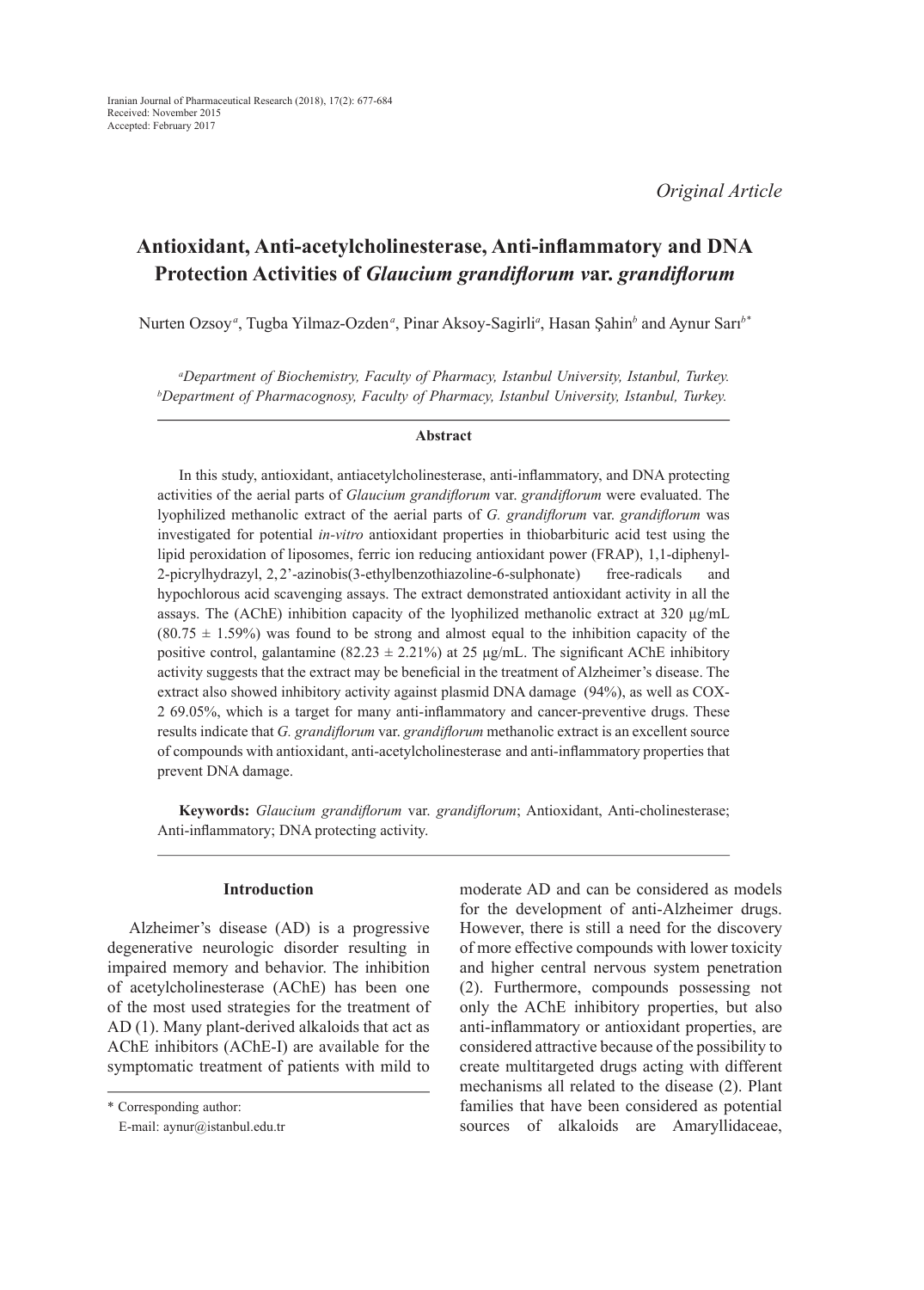Buxaceae, Apocynaceae, Papaveraceae, Lycopodiaceae, and Leguminosae (2). The genus *Glaucium* (Papaveraceae) is of interest because of its medicinally important alkaloids. The species of *Glaucium* have been used in traditional medicine as laxative, hypnotic, and antidiabetic agents. The leaves of the species of *Glaucium* are also used in the treatment of dermatitis (3). There have been previous studies on the different *Glaucium* species demonstrating effects of potential interest in AD therapy, including antioxidant, anti-inflammatory, and anti-cholinesterase activities (3- 6)

*Glaucium grandiflorum* Boiss. & Huet is a perennial herb indigenous to various regions of the Middle East extending from the Eastern Mediterranean to Iran (7). In Turkey, *Glaucium grandiflorum* has two varieties as var. *grandiflorum* and var. *torquatum*, of which the latter is indigenous to Turkey (8). The fruits of *G. grandiflorum* have been used as folk medicine in Turkey for the purification of blood and in the treatment of opthalmic diseases. It is also reported that the sap of this plant have been used widely in Iran for the same purpose [9]. The therapeutic benefit of the plant is often attributed to its alkaloids.

Previous investigations on the alkaloids of *G. grandiflorum* revealed the existence of protoberberine, protopine, aporphine, and benzophenanthridine type alkaloids (7, 9-11). Prior findings on the alkaloids of Turkish samples of *G. grandiflorum* Boiss. & Huet var. *grandiflorum* collected from three different parts of Anatolia were as follows: Protoberberine ((-) α-N- methylcanadine, (-)-β-N- methylcanadine), protopine (allocryptopine, protopine), aporphine (isocorydine, corytuberine, corydine), benzylisoquinoline ((+)-reticuline, and berbithine) type alkaloids (9, 11).

The reported anti-inflammatory and analgesic activities of the aerial parts of *G. grandiflorum* were related partly to the glaucine and tetrahydropalmatine alkaloids (3)

The present study aimed to evaluate the possible antioxidant, anti-inflammatory, AChE inhibitory and DNA protecting activities of *G. grandiflorum* var. *grandiflorum* collected from Doruksaray in Erzincan. Phytochemical investigations have been carried out on this

collection and allocryptopine, protopine have been isolated as major alkaloids. The minor alkaloids have been proven to be  $(-)-\alpha$ -Nmethylcanadine, (-)-β-N- methylcanadine, (+) -reticuline, and berbithine (9).

#### **Experimental**

# *Plant material and chemicals*

The aerial parts of *G. grandiflorum* var. *grandiflorum* were collected from Doruksaray in Erzincan (Turkey) in June 2013. Voucher specimens were deposited in the Herbarium of Istanbul University, Faculty of Pharmacy, Istanbul, Turkey (ISTE 101801).

For the assessment of antioxidant activity, soybean L-α-phosphatidylcholine Type IV-S, 2,2-diphenyl-1-picrylhydrazyl(DPPH), α1-antitrypsin from human plasma, elastase from porcine pancreas, N-succinyl-ala-alaala-p-nitroanilide and NaOCl were purchased from Sigma-Aldrich (St. Louis, MO, USA); 2,2'-azino-bis(3-ethylbenzothiazoline-6 sulfonic acid) diammonium salt (ABTS), and rutin were purchased from Fluka (Buchs, Switzerland); L-ascorbic acid, 2,4,6-tripyridyl-S-triazine (TPTZ), thiobarbituric acid (TBA), trichloroacetic acid (TCA), iron (II) sulfate heptahydrate and ferric chloride were purchased from Merck (Darmstadt, Germany).

For the assessment of AChE inhibitory activity, acetylthiocholine iodide (ATChI), AChE, 5,5′-dithiobis (2-nitrobenzoic acid) (DTNB) and galantamine hydrobromide were purchased from Sigma-Aldrich (St. Louis, MO, USA).

For the assessment of cyclooxygenase (COX)- 2 inhibitory activity, enzyme immunoassay (EIA) kit (560131) and indomethacin were obtained from Cayman (Ann Arbor, MI, USA).

The DNA protecting activity was assessed using the pBR322 plasmid purchased from Thermo Scientific (Fisher Scientific, Pittsburgh, PA, USA).

# *Preparation of the extract*

The aerial parts of the plant were dried in shade at room temperature then powdered using a blender. 20 g of dried and powdered aerial parts of the plant were extracted with 450 mL of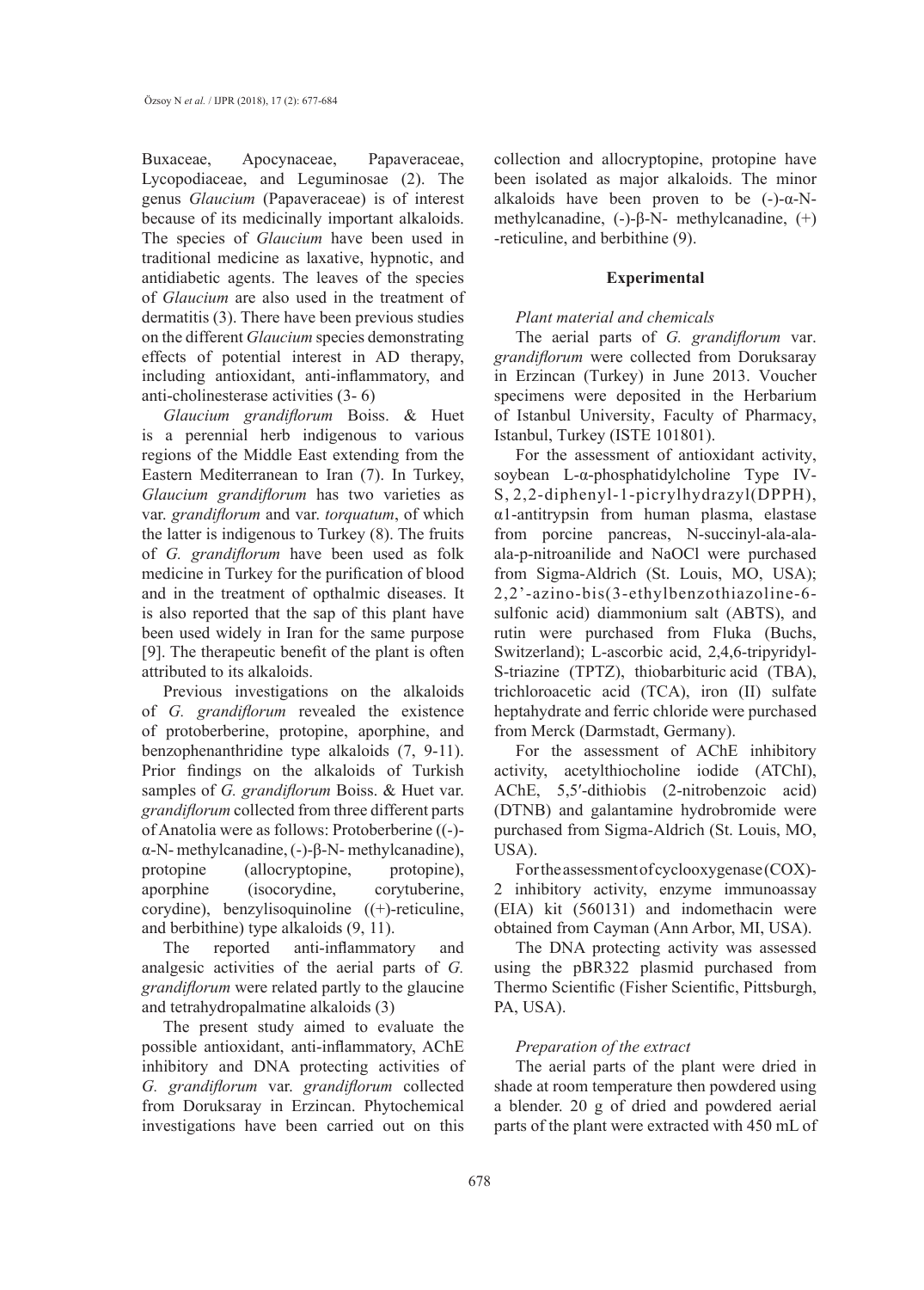MeOH 70% with continuous stirring for 3 days at room temperature. Finally, the extract was evaporated to dryness under reduced pressure at 40 ºC in a rotary evaporator. The crude extract was lyophilized (2 g) and kept at -20 °C until used. For the assessment of activities, the extracts were dissolved in metanol. All the analyses were performed using a microplate reader (Biotek, Winooski, VT, USA).

# *Determination of the total phenolic compounds*

Phenolic compounds in the extract of *G. grandiflorum* were estimated by a colorimetric assay, based on procedure described by Slinkard and Singleton (12). The results were expressed as mg gallic acid equivalents (GAE)/g of dry weight (DW).

## *Determination of the total flavonoid content*

Total flavonoid content was determined by using a colorimetric method described by Sakanaka *et al*. (13). The results were expressed as mg of (+)-catechin equivalents (CE) per g of DW.

*Determination of the total antioxidant activity*

The antioxidant activity of the extract was compared to that of rutin, the most representive flavonol for phenolic plants.

#### *Inhibition of lipid peroxidation*

*(LPO).* LPO assay was based on the method described by Duh *et al.* (14). The formation of LPO products was assayed by the measurement of thiobarbituric acid reactive substances (TBARS) levels on the basis of malondialdehyde (MDA) reaction with TBA at 532 nm according to Buege and Aust (15). The percentage inhibition of LPO was calculated by comparing the results of the sample with those of controls not treated with the antioxidant using the following equation:

Inhibition effect  $(\% ) = (1 - Absorbance of$ sample at 532 nm) x 100.

*Absorbance of control at 532 nm* The DPPH<sup>•</sup> scavenging activity of the extract was measured according to the procedure described by Brand-Williams *et al*. (16) and calculated by the following equation:

DPPH scavenging activity  $(\%) = (1 -$ Absorbance of sample at 517 nm/Absorbance of control at 517 nm) x 100.

*Total radical-trapping antioxidant potential (TRAP) assay*.TRAP of the extract was measured using the trolox equivalent antioxidant capacity (TEAC) assay as described by Re *et al*. (17). The ability to scavenge ABTS radical cation  $(ABTS^+)$  was calculated by the following equation:

ABTS<sup>++</sup> scavenging activity  $(\% ) = (1 -$ Absorbance of sample at 734 nm/Absorbance of control at 734 nm) x 100.

*Ferric reducing antioxidant power (FRAP) assay.* The FRAP assay was carried out according to the procedure of Benzie and Strain (18). The standard curve was constructed using iron sulfate heptahydrate solution  $(0.125 - 2)$ mM), and the results were expressed as mM Fe 2+ equivalents. *Scavenging of hypochlorous acid (HOCl) (antitrypsin protection assay).* Reaction with hypochlorous acid was studied using elastase assay as described by Murcia *et al*. (19). HOCl was prepared immediately before use by adjusting NaOCl solution to pH 6.2 with dilute  $H_2SO_4$ , and its concentration was measured spectrophotometrically at 235 nm, assuming a molar extinction coefficient of 100. HOCl scavenging activity was quantified as inhibition of the inactivation of  $\alpha$ 1-antitrypsin by HOCl. α1-Antitrypsin activity was measured indirectly as elastase activity with N-succinylala-ala-ala-p-nitroaniline as substrate, since elastase is inhibited by  $\alpha$ 1-antitrypsin (20). The results were expressed as percentage inhibition of elastase activity with respect to the reaction mixture without test compound (saline only).

Inhibition  $(\%)=(1 - \text{Reaction rate of sample})$ at 410 nm/ Reaction rate of control at 410 nm) x 100.

*Determination of AChE inhibitory activity*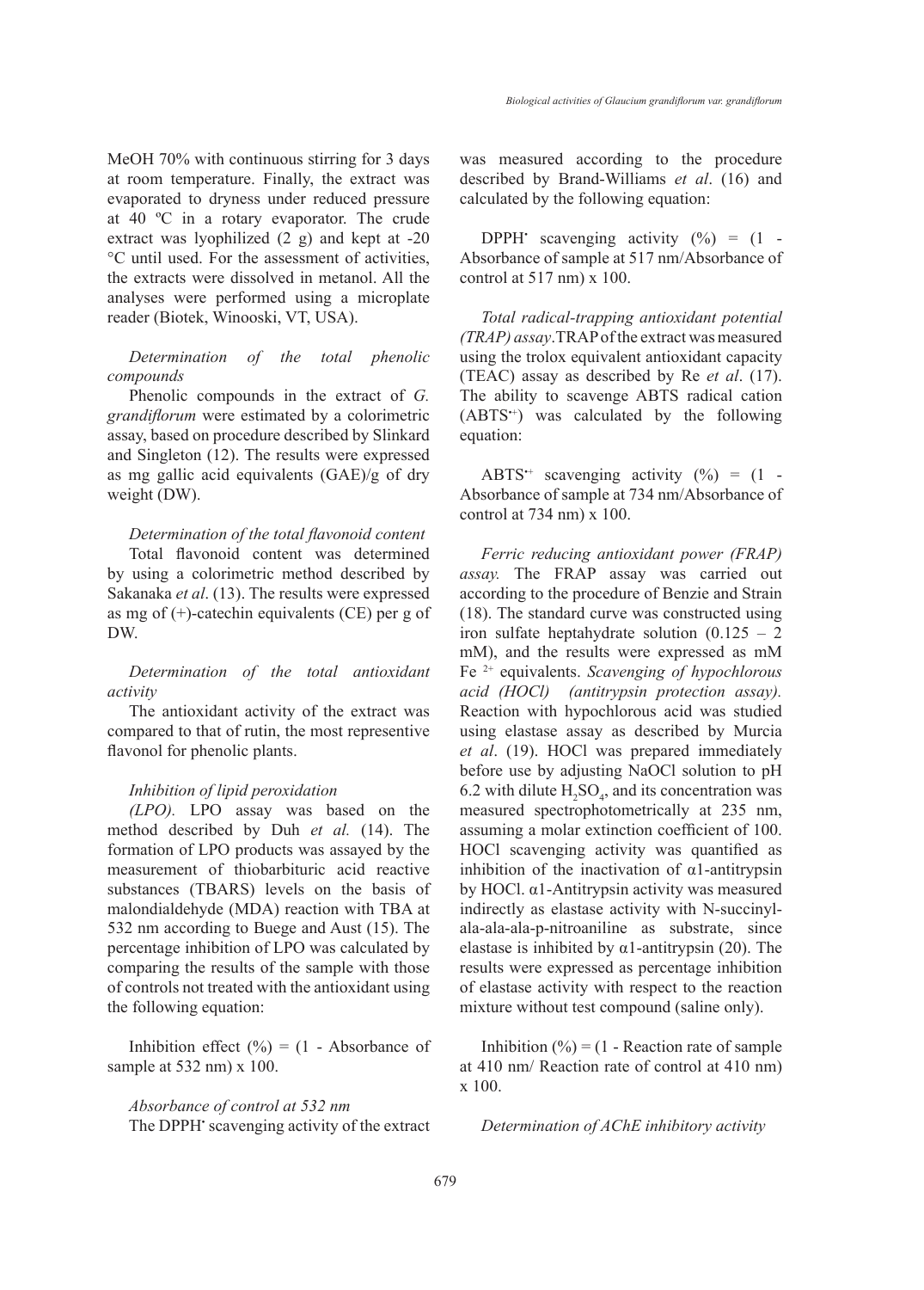**Table 1.** Total extractable compounds (EC), total phenolic compounds (PC) (as gallic acid equivalents) and total flavonoids (as catechin equivalents) in the lyophilized methanol extract from the aerial parts of *G. grandiflorum* var. *grandiflorum.*

| Extract                                     | EC(g/g DW) | PC(mg/gDW)      | Flavonoid(mg/g DW) |
|---------------------------------------------|------------|-----------------|--------------------|
| <i>G. grandiflorum</i> var.<br>grandiflorum |            | $3.54 \pm 0.11$ | $3.15 \pm 0.14$    |

Values were the means of three replicates  $\pm$  standard deviation.

The extract was screened for its AChE inhibitory activity through the modified Ellman's spectrophotometric method (21). Galantamine hydrobromide was used as a standard.

Inhibition of AChE  $(\% ) = (1 - \text{Reaction rate})$ of sample at 412 nm/ Reaction rate of control at 412 nm) x 100.

#### *COX-2 inhibitory activity*

The ability of the extract to inhibit recombinant human COX-2 was determined by calculating percent inhibition of prostaglandin production using an enzyme immunoassay (EIA) kit according to the manufacturer's instructions (Cayman, USA).

## *DNA nicking assay*

DNA-protecting activity of the lyophilized methanolic extract of the aerial parts of *G. grandiflorum* var. *grandiflorum* from devastating effects of hydroxyl radicals generated by Fenton reagent was evaluated by DNA nicking assay described by Lee *et al.* (22). DNA nicking assay was performed using pBR322 plasmid DNA. The reaction mixture contained 0.5 μg plasmid DNA, Fenton's reagent (30 mM  $H_2O_2$ , 50  $\mu$ M ascorbic acid, and 80  $\mu$ M FeCl<sub>3</sub>) followed by the addition of extracts and the final volume of the mixture was brought up to 20 μL using distilled water. The mixture was then incubated for 30 min at 37 °C. The DNA was analyzed on 1% agarose gel using ethidium bromide staining. Densitometric analysis was performed by using BIO1D software.

# *Statistical analysis*

All measurements were made in triplicate. The results were evaluated using unpaired *t*-test with NCSS statistical computer package and expressed as mean  $\pm$  standard deviation.

Differences were considered significant at *p* < 0.05.

#### **Results and Discussion**

Total extractable compounds, total phenolic and flavonoid contents of lyophilized methanolic extract obtained from the aerial parts of *G. grandiflorum* var. *grandiflorum* are shown in Table 1. The total phenolic content of the extract was found to be  $3.54 \pm 0.11$  mg, in terms of GAE per gram of DW of the sample. The total flavonoid content of the extract was found to be  $3.15 \pm 0.14$  mg, in terms of CE/g of DW of the sample. Previous investigations on phenolic compounds of *G. aleppicum* (6) revealed significantly higher levels of total polyphenols (18.8 GAE mg/g DW) compared to that of *G. grandiflorum* var. *grandiflorum*. Since earlier studies revealed that one of the more prominent properties of the flavonoids is their excellent radical scavenging ability (23), it has been proposed that the active constituents contributing to the antioxidant activity of the extract are the polyphenolic substances, particularly flavonoids.

Antioxidant activities of the extract were expressed as half maximal effective concentration  $(EC_{50})$ , TEAC, and FRAP values and presented in Table 2.

A well-recognized result of oxidant injury is peroxidation of membrane lipids to organic peroxyl radicals which initiates a chain reaction that may explain many membrane-mediated effects of reactive oxygen species (ROS). At 5 mg/mL the extract showed  $75.85 \pm 1.44\%$ inhibitory effect on LPO. Similarly, the methanol extracts of *G.contortuplicatum*, *G. elegans* and *G. fimbrilligerum* were reported to show  $55.18 \pm 2.41\%$ ,  $61.76 \pm 1.23\%$  and  $89.16 \pm 1.23\%$ 8.01%, respectively, linoleic acid peroxidation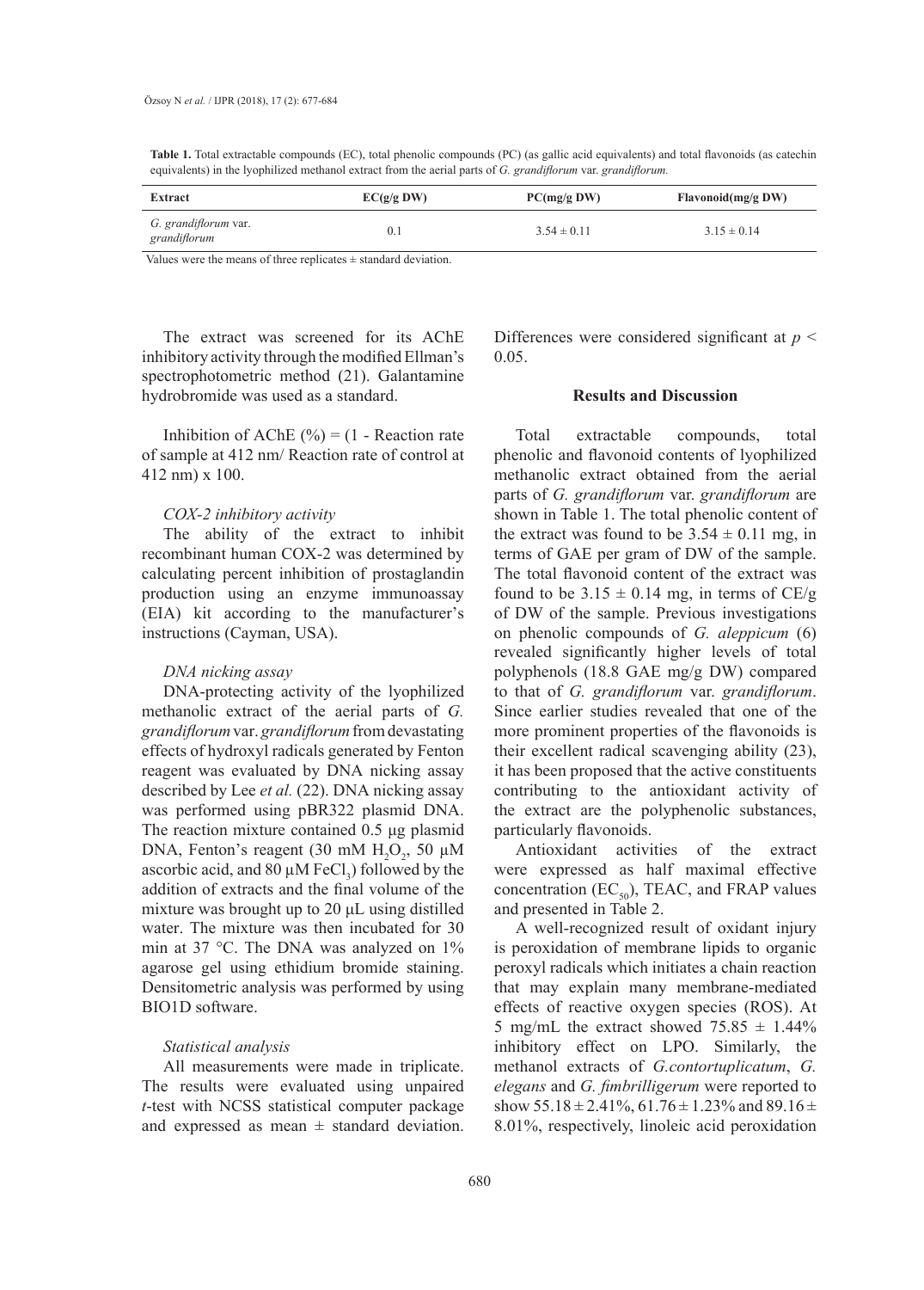|                 | $EC_{50}$ (mg/mL) <sup>A</sup> |                         |                              | <b>TEAC</b> value <sup>B</sup>  | $FRAP$ value <sup>C</sup> |
|-----------------|--------------------------------|-------------------------|------------------------------|---------------------------------|---------------------------|
| Extract         | <b>LPO</b> inhibition          | <b>DPPH</b>             | <b>ABTS</b>                  | (mM)                            | $(mM Fe2+)$               |
| G. grandiflorum | $2.62 \pm 0.08^{\circ}$        | $2.03 \pm 0.17^{\circ}$ | $4.80 \pm 0.14$ <sup>a</sup> | $2.11 + 0.015^{*}$ <sup>a</sup> | $2.453 + 0.07^{*}$ a      |
| Rutin           | $0.76 \pm 0.03^b$              | $0.150 \pm 0.07^b$      | $0.58 \pm 0.02^b$            | $2.11 + 0.005^{**}$ a           | $2.53 \pm 0.01^{**}$ a    |

**Table 2.** Antioxidant activities of the lyophilized methanolic extract from the aerial parts of *G. grandiflorum* var. *grandiflorum*.

Values were the means of three replicates  $\pm$  standard deviation. Values with different letters in the same column were significantly ( $p < 0.05$ ) different.

 $^{\circ}$  EC<sub>50</sub> value: The effective concentration at which the LPO inhibitory activity was 50% DPPH and ABTS

radicals were scavenged by 50%.

<sup>B</sup> Expressed as mM Trolox equivalents

C Expressed as mM ferrous ions equivalents

\* Determined at 10 mg/mL

\*\* Determined at 1.25 mg/mL

inhibition, using 40 μg of plant extract in the reaction mixture (4). Based on the  $EC_{50}$ values, the anti-LPO activity of the extract was significantly lower ( $p < 0.05$ ) with an EC<sub>50</sub> value of  $2.62 \pm 0.08$  mg/mL in comparison with rutin  $(0.76 \pm 0.03$  mg/mL). Souri *et al.* (4) reported the higher inhibitory activity of lyophilized methanolic extracts of *G. contortuplicatum*, *G. elegans* and *G. fimbrilligerum* with an average IC<sub>50</sub> value of  $8.68 \pm 2.63$ ,  $14.20 \pm 0.61$  and  $4.19$ 0.78 µg/mL, respectively.

The extract showed appreciable DPPH scavenging activity (EC<sub>50</sub> = 2.03  $\pm$  0.17 mg/ mL), but this activity was considerably ( $p \leq$ 0.05) lower than that obtained with the reference antioxidant, rutin ( $EC_{50} = 0.150 \pm 0.07$  mg/mL).

The extract exhibited ABTS<sup>++</sup> scavenging activity of  $2.11 \pm 0.015$  mM Trolox equivalents or 21.1 mM of Trolox per gram of DW at 10 mg/mL, was nearly equal to that of rutin  $(2.11 \pm 0.005 \text{ mM})$  at 1.25 mg/mL and may be attributed to its electron-transfer abilities. Based on the  $EC_{50}$  values, ABTS<sup> $\cdot$ +</sup> scavenging activity of the extract was significantly lower (*p*  $< 0.05$ ) with an EC<sub>50</sub> value of 4.80  $\pm$  0.14 mg/ mL in comparison with rutin  $(0.58 \pm 0.02 \text{ mg}/$ mL). In comparison to the methanolic extract obtained from *G. aleppicum* which showed 81.2  $\mu$ M TEAC/g DW (6), it was evident that *G. grandiflorum* var. *grandiflorum* methanol extract is stronger antioxidant.

The FRAP assay measures the ability of the extracts to reduce TPTZ-Fe (III) complex to TPTZ-Fe (II) complex. It was found that at 10 mg/mL the lyophilized methanolic extract from *G. grandiflorum* var. *grandiflorum* possesses high reducing power (FRAP value =  $2.45 \pm$  $0.07$  mM Fe<sup>2+</sup>) similar to that of rutin at 1.25 mg/mL (FRAP value =  $2.53 \pm 0.01$  mM Fe<sup>2+</sup>).

The plant kingdom, an important source of several drugs or "lead compounds" for medicinal chemistry, is still largely unexplored despite the relatively large amount of tested plant extracts for AChE-I (2).

Since *Glaucium* species was found to be rich in alkaloids as active constituents that significantly contribute to their neuroprotective properties, the AChE inhibitory activity of the extract was also examined in this study. The extract showed the remarkable AChE inhibitory activity of  $80.75 \pm 1.59\%$  at 0.32 mg/mL, which was comparable to that of galantamine (82.23  $\pm$ 2.21%) at a concentration of 25 μg/mL (Table 3). Compared with the data presented by Orhan *et al*. (5), the AChE inhibitory properties of the extracts of *G. grandiflorum var. grandiflorum*  was similar to that of the chloroform:methanol (1:1); extract of the *G. corniculatum* (above  $86.55 \pm 0.67$  inhibition rate at 1mg/mL). Based on the  $EC_{50}$  values, the AchE inhibitory activity of the extract was significantly lower ( $p < 0.05$ ) with an EC<sub>50</sub> value of  $0.12 \pm 0.01$  mg/mL in comparison with galantamine (7.07  $\pm$  0.5  $\mu$ g/ mL) (Table 3).

At chronic inflammation, activated neutrophils release  $H_2O_2$  and the enzyme myeloperoxidase, catalyzing the formation of HOCl. It deactivates serine protease inhibitors such as  $\alpha$ 1-antitrypsin,  $\alpha$ 2-macroglobulin, plasminogen activator inhibitor, and tissue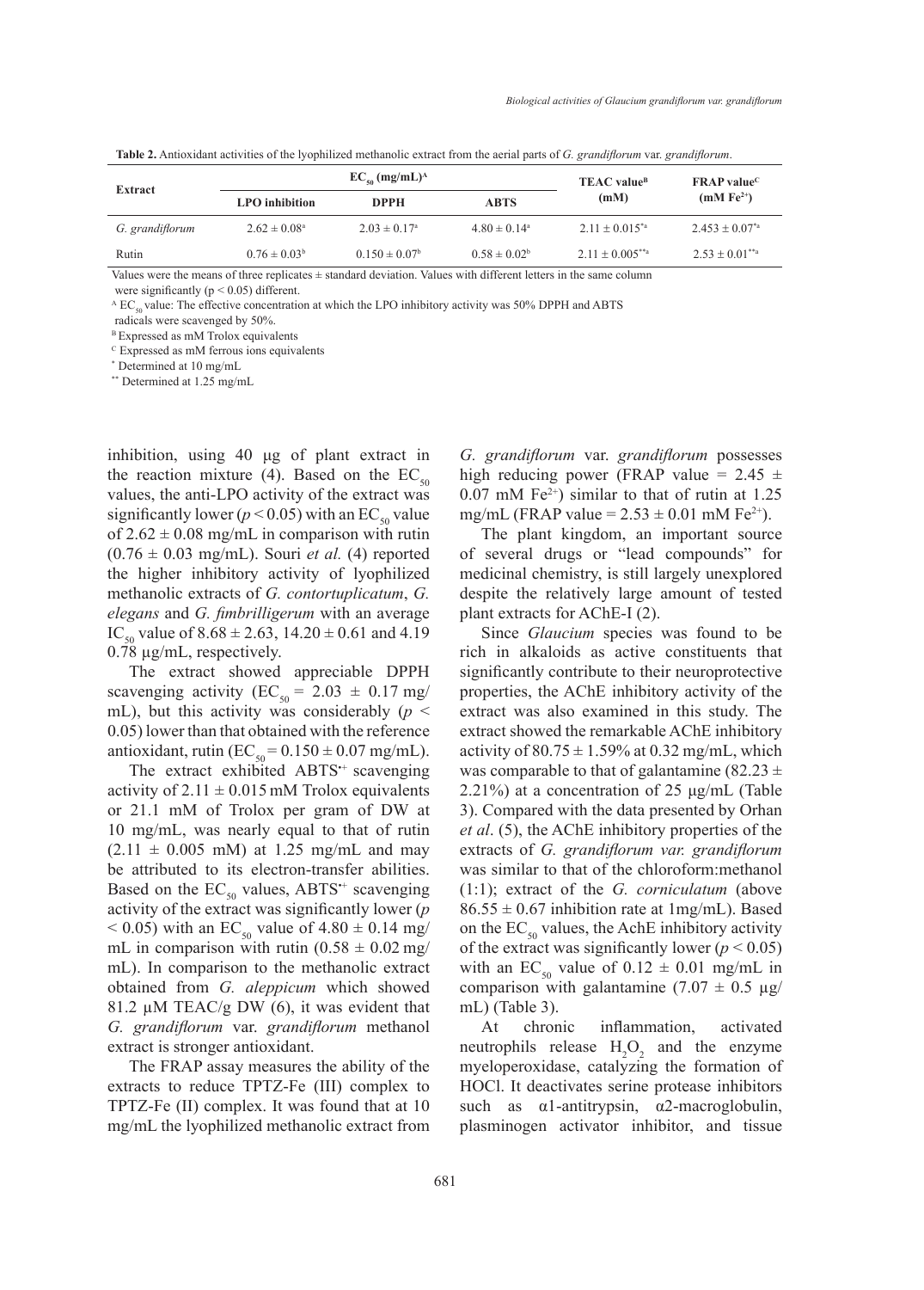| Extract                              | AChE inhibitory activity $(\% )$ |                      |                      |                      |
|--------------------------------------|----------------------------------|----------------------|----------------------|----------------------|
|                                      | $0.32 \text{ mg/mL}$             | $0.16$ mg/mL         | $0.08 \text{ mg/mL}$ | $EC_{50}$ (mg/mL)    |
| G. grandiflorum var.<br>grandiflorum | $80.75 \pm 1.59$                 | $59.97 \pm 0.39$     | $43.22 \pm 1.97$     | $0.12 \pm 0.01$      |
|                                      | $25 \mu g/mL$                    | $12.5 \text{ µg/mL}$ | $6.25 \mu$ g/mL      | $EC_{50} (\mu g/mL)$ |
| Galantamine                          | $82.23 \pm 2.21$                 | $71.02 \pm 3.56$     | $47.94 \pm 1.40$     | $7.07 \pm 0.5$       |

**Table 3.** AChE inhibitory activity of the lyophilized methanolic extract from the aerial parts of *G. grandiflorum* var. *grandiflorum.*

Values were the means of three replicates  $\pm$  standard deviation.

inhibitor of metalloproteinases 1 (20).

The mean elastase activity in the reaction mixture without test extract was 8.90 U/mL  $(A_{410} = 0.500)$ . Elastase activity was inhibited 92.73% by the lyophilized methanolic extract of *G. grandiflorum* var. *grandiflorum* at 10 mg/ mL (Table 4). Rutin showed no detectable HOCl scavenging activity. According to Murcia *et al.* (19) vitamin C is very good HOCl scavenger. Although the extract was less effective than the positive control, vitamin C, it is able to react with HOCl and thus to protect  $\alpha$ 1-antiproteinase against inactivation. Based on the  $EC_{50}$  values, the elastase inhibitory activity of the extract was significantly lower ( $p < 0.05$ ) with an EC<sub>50</sub> value of 5.87 0.07 mg/mL in comparison with vitamin C ( $0.35 \pm 0.019$  mg/mL) (Table 4).

Lyophilized methanolic extract of the aerial parts of *G.grandiflorum* var. *grandiflorum*  was tested for its COX-2 inhibitory activity in comparison with indomethacin used as the positive control. COX-2, which is induced in response to inflammation, is important pharmacological target for the development of new drugs to treat chronic inflammatory diseases (24). The ability of the extracts to

inhibit COX-2 was determined by calculating percent inhibition of prostaglandins production. At a concentration of 10 mg/mL, the extract showed inhibitory effect of 72.39%, but this activity was considerably ( $p < 0.05$ ) lower than that of indomethacin. Based on the  $EC_{50}$  values, the COX-2 inhibitory activity of the extract was significantly lower ( $p < 0.05$ ) with an EC<sub>50</sub> value of  $6.39 \pm 0.1$  mg/mL in comparison with indomethacin (17.11  $\pm$  0.41  $\mu$ g/mL) (Table 5).

The DNA nicking assay, which consisted of exposing a pBR322 plasmid DNA to the Fenton reaction, was designed to reveal increasing amounts of nicked and linear DNA in agarose gels. Addition of the lyophilized methanolic extract of *G. grandiflorum* var. *grandiflorum*  resulted in a significant and dose dependent decrease in the formation of nicked DNA and it increased the supercoiled form of DNA. The plant extract showed maximum inhibition (94%) of plasmid DNA damage at 200 μg/mL, when the nicked form was normalized to the corresponding control treated with FR but no plant extract. The lowest extract dose tested (0.19 μg/mL) still inhibited DNA nicking by 25%. The concentration dependent protective

**Table 4.** Hypochlorous acid scavenging activity of the lyophilized methanolic extract from the aerial parts of *G. grandiflorum* var. *grandiflorum*, determined in antitrypsin protection assay.

| Extract                              | Elastase inhibitory activity $(\% )$ |                   |                     |                   |
|--------------------------------------|--------------------------------------|-------------------|---------------------|-------------------|
|                                      | $10 \text{ mg/mL}$                   | $5 \text{ mg/mL}$ | $2.5 \text{ mg/mL}$ | $EC_{50}$ (mg/mL) |
| G. grandiflorum var.<br>grandiflorum | $92.73 \pm 1.4$                      | $45.06 \pm 1.4$   | $10.50 \pm 2.5$     | $5.87 \pm 0.07$   |
|                                      | $0.625$ mg/mL                        | $0.31$ mg/mL      | $0.16$ mg/mL        | $EC_{50}$ (mg/mL) |
| Vitamin C                            | $83.01 \pm 2.33$                     | $56.23 \pm 1.75$  | $17.93 \pm 0.71$    | $0.35 \pm 0.019$  |

Values were the means of three replicates  $\pm$  standard deviation.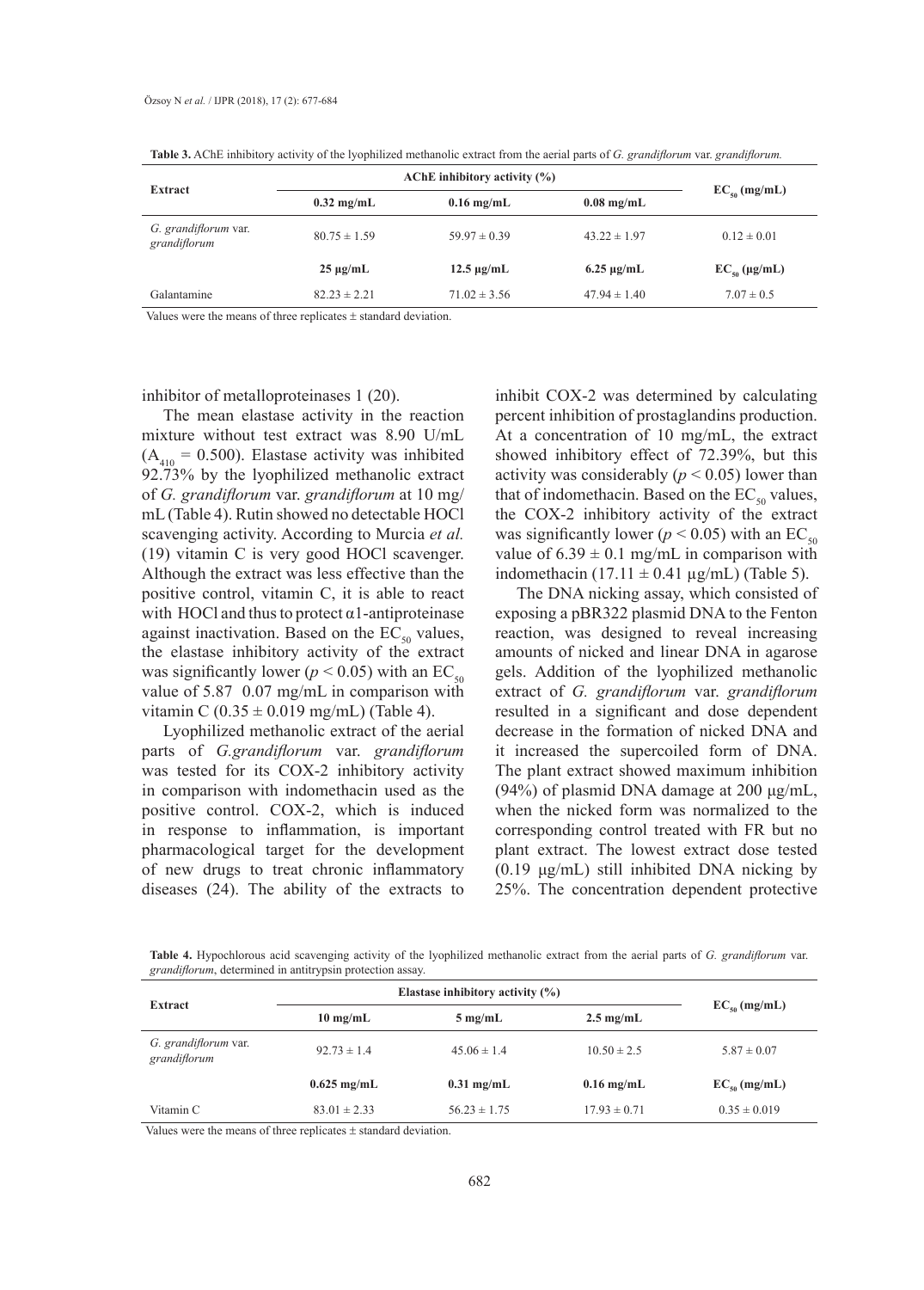|                                      | $COX-2$ inhibitory activity $(\% )$ |                   |                     |                      |
|--------------------------------------|-------------------------------------|-------------------|---------------------|----------------------|
| Extract                              | $10 \text{ mg/mL}$                  | $5 \text{ mg/mL}$ | $2.5 \text{ mg/mL}$ | $EC_{50}$ (mg/mL)    |
| G. grandiflorum var.<br>grandiflorum | $72.39 \pm 2.9$                     | $46.87 \pm 1.6$   | $19.21 \pm 0.9$     | $6.39 \pm 0.1$       |
|                                      | $40 \mu g/mL$                       | $20 \mu g/mL$     | $10 \mu g/mL$       | $EC_{50} (\mu g/mL)$ |
| Indomethacin                         | $92.13 \pm 1.3$                     | $58.66 \pm 1.1$   | $34.41 \pm 0.6$     | $17.11 \pm 0.41$     |

**Table 5.** COX-2 inhibitory activity of the lyophilized methanolic extract from the aerial parts of *G. grandiflorum* var. *grandiflorum*.

Values were the means of three replicates  $\pm$  standard deviation.

activity of the plant extract is shown in Figure 1.

These results indicate that the *G. grandiflorum* var. *grandiflorum* extract is an excellent source of antioxidants that prevent DNA damage. To the best of our knowledge, no previous literature has reported the DNA protecting activity by *G. grandiflorum* var. *grandiflorum*. Therefore, the results reported here would appear to be the first report.



**Figure 1.** Protective effect of the lyophilized methanolic extract of *G. grandiflorum* var. *grandiflorum* in DNA nicking caused by hydroxyl radical. (A) The density of the nicked DNA form. Data are presented as mean ±SD (n=3). **(**B) Lane 1. Control (Distilled water + DNA), Lane 2. Negative control (DNA + FR), Lane 3. *G. grandiflorum* var. *grandiflorum* (200 μg/mL) + DNA + FR, Lane 4. *G. grandiflorum* var. *grandiflorum* (50 μg/mL) + DNA + FR, Lane 5. *G. grandiflorum* var. *grandiflorum* (12.5 μg/mL) + DNA + FR, Lane 6. *G. grandiflorum* var. *grandiflorum* (3.12 μg/mL) + DNA + FR, Lane 7. *G. grandiflorum* var. *grandiflorum* (0.78 μg/mL) + DNA + FR, Lane 8. *G. grandiflorum* var. *grandiflorum* (0.19 μg/mL) +DNA+FR**.**